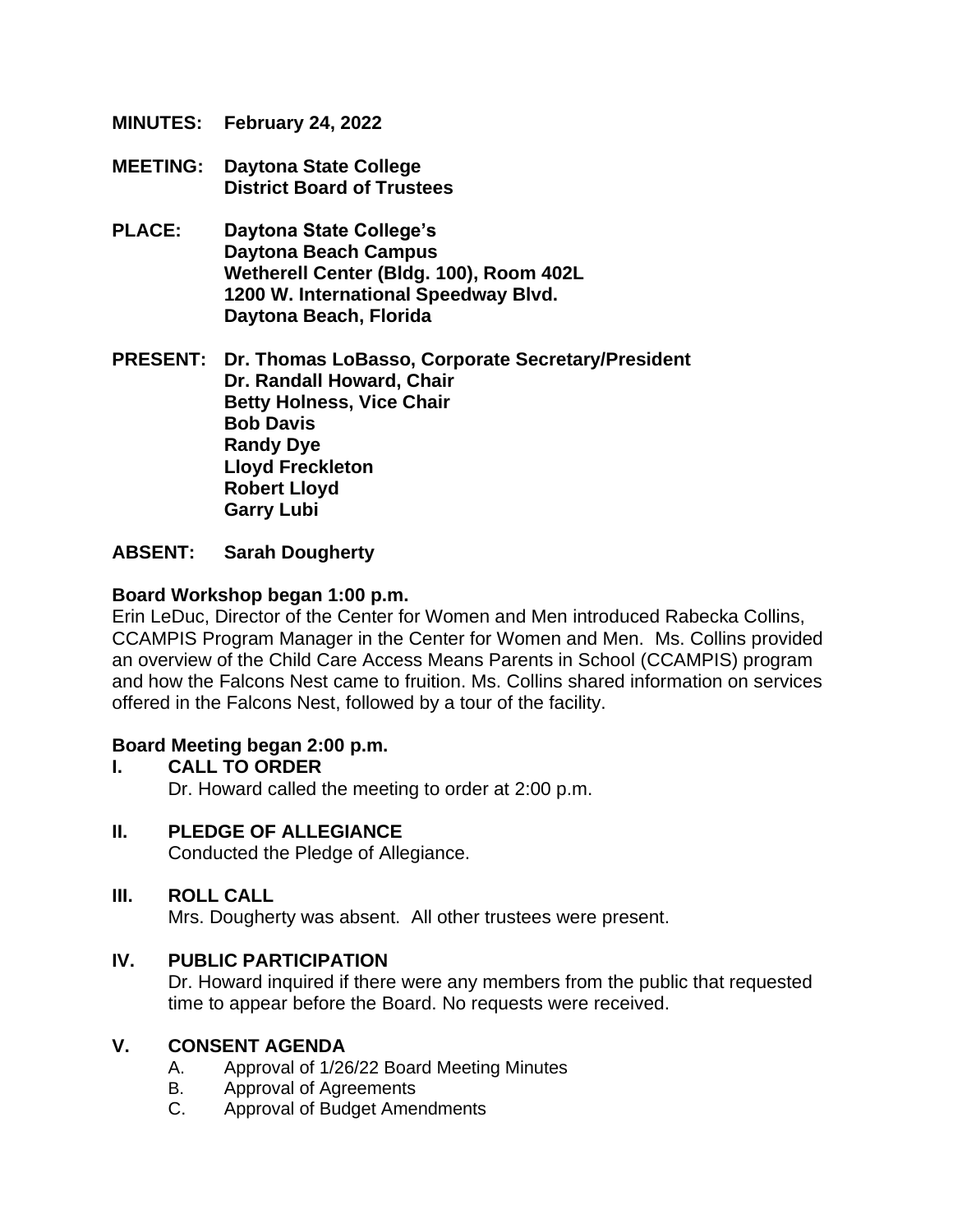- D. Approval of Deletion of Inventory Items
- E. Approval of Donation Items Surplus
- F. Approval of Grant Application
- G. Approval of Human Resource Recommendations
- **MOTION:** The District Board of Trustees approve the remainder of the Consent Agenda. Motion carried unanimously.

#### **VI. TIME RESERVED/PRESIDENT**

#### **A. President's Update**

Dr. LoBasso shared the College was presented with the J. Hyatt Brown Enterprise Award at the Daytona Regional Chamber's annual dinner and what a great privilege it was to receive this recognition. The College hosted the CareerSource Alliance 4 event which brings businesses, industry and education institutions together to talk about their needs. The College can then evaluate if it is offering programs or training that is needed. He shared he met with City of Deltona Vice Mayor and City Manager to update them on the Deltona Building 2 project and will be making a presentation to the City Commission at an upcoming meeting. Hosted a breakfast with Mike and Linda Curb who were in town for the races. While here, they had the opportunity to tour the ATC and see the naming signage for the Charles M. Curb School of Emergency Services. The College has made the top 150 for the Aspen Prize award and the next phase in the selection process will be a telephone interview. Dr. LoBasso shared that SGA President Adrianne Toles-Williams was selected as Florida College System Activities Association Student Government Division Student of the Month for January.

Dr. LoBasso shared an update on the Residence Hall which included the number of applications received to date; hiring of an experienced Residence Coordinator; and opportunities for summer camps that could utilize the Residence Hall as part of their program. He looks forward to having students reside on campus and shared the Student Center has been quite busy with students utilizing the many different areas. He explained the College should be hearing soon about its legislative funding requests and has heard they were all being considered to be funded.

## **VII. FACILITIES**

## **A. Approval of Architectural Professional Services Master Site Plan – Final Rankings - All Sites Except Deltona**

Mr. Chris Wainwright, Associate Vice President of Facilities Planning, explained the master plan is done every five years and the College is a little behind because of the pandemic. Dr. LoBasso reminded the Board they will be included in the Master Site planning process to provide input and direction as the College moves forward.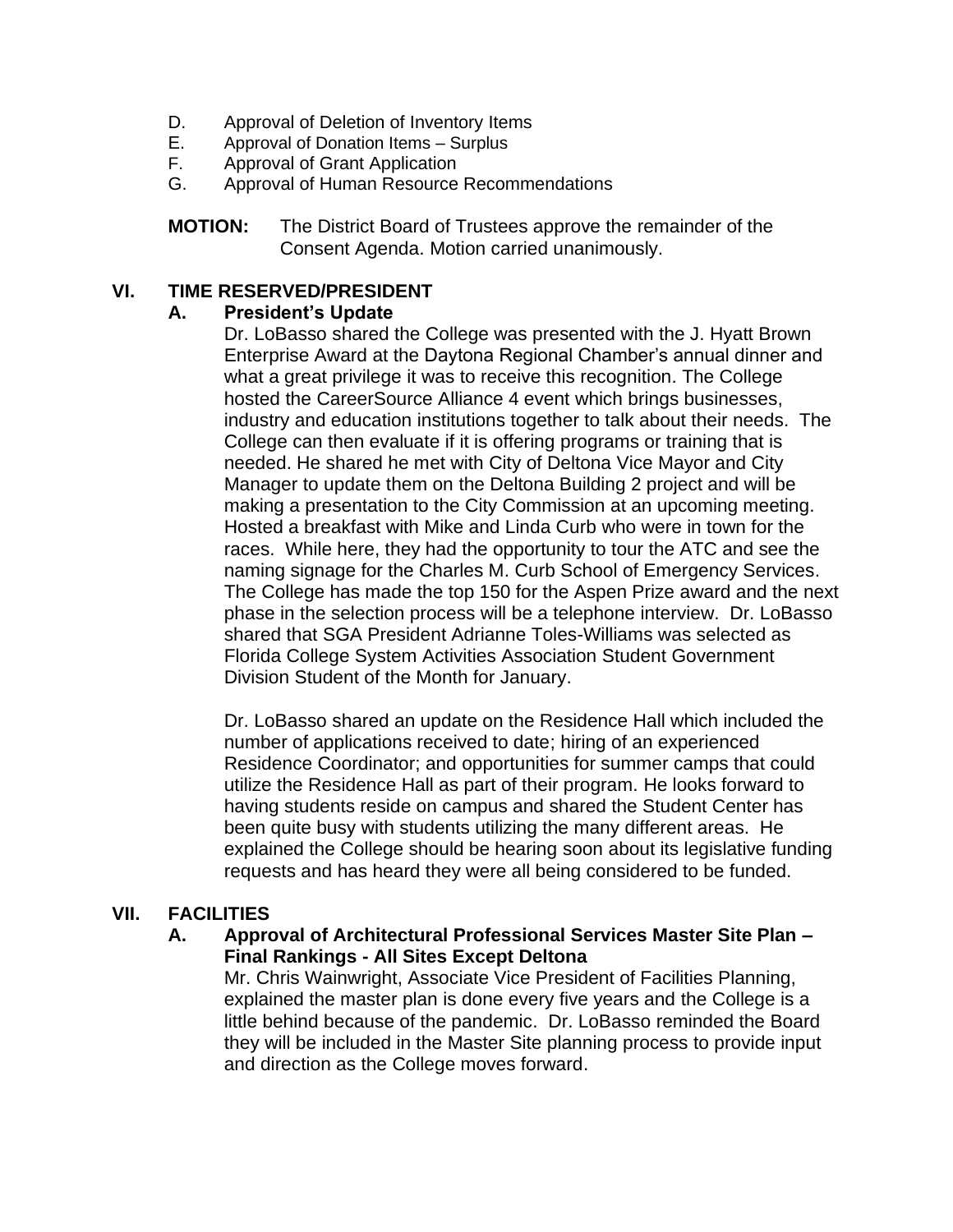**MOTION:** (Freckleton/Dye) The District Board of Trustees approve the below ranking and direct the President or their designee to negotiate the fee and contract, pursuant to the provisions of Florida Statute s.287.055, and subsequently submit the contract, including the negotiated fee, to the Board for approval at a future meeting. Motion carried unanimously.

| <b>Firm</b>                   | Ranking |
|-------------------------------|---------|
| Spiezle Architect Group, Inc. |         |
| <b>DLR Group</b>              | '2      |
| <b>HuntonBrady Architects</b> | З       |

# **B. Approval of HEERF HVAC Funding Revision**

Mr. Wainwright explained there was an incorrect line-item amount last month which has been corrected. The scope and services remain the same and presented for approval.

- **MOTION:** (Davis/Holness) The District Board of Trustees approve the revised line item below for the HVAC upgrade work using HEERF funding in the amount of \$76,897.65. Motion carried unanimously.
	- PureAir Control Service Inc. News Journal Center New Life Air Handler Restoration – 3 AHUs - \$76,897.65

## **VIII. FINANCE**

## **A. Executive and Financial Summary Report as of 1/31/22**

Mr. Martin Cass, Vice President for Finance, presented the financial report for the period ending January 31, 2022. Information reviewed included Fund 1 Operating Revenue and Expenses, Carry Forward Funds, Comparison of Actual Revenue Received to Budgeted, Three-Year Analysis of Tuition and Fees, Comparison of Actual Expenses to Budgeted Costs, Major Capital Projects Funding, Recap of Major Project Funding, and Summary of Major Capital Projects scheduled during the fiscal year and projects completed.

**B. ACH/Wire Transfers/Checks Issued Greater Than/Equal to \$50,000**  Mr. Cass presented as information.

## **IX. TIME RESERVED/CONSTITUENT HEADS**

Reports were presented by Adrianne Toles-Williams, Student Government Association President; Billie Jo Dunaway, Professional Council President; Dr. Elizabeth Barnes for Paul Capps, Faculty Senate President; and Jon Pinney, Career Employees Association President.

## **X. TIME RESERVED/BOARD CHAIR**

**A. Board Chair's Update**